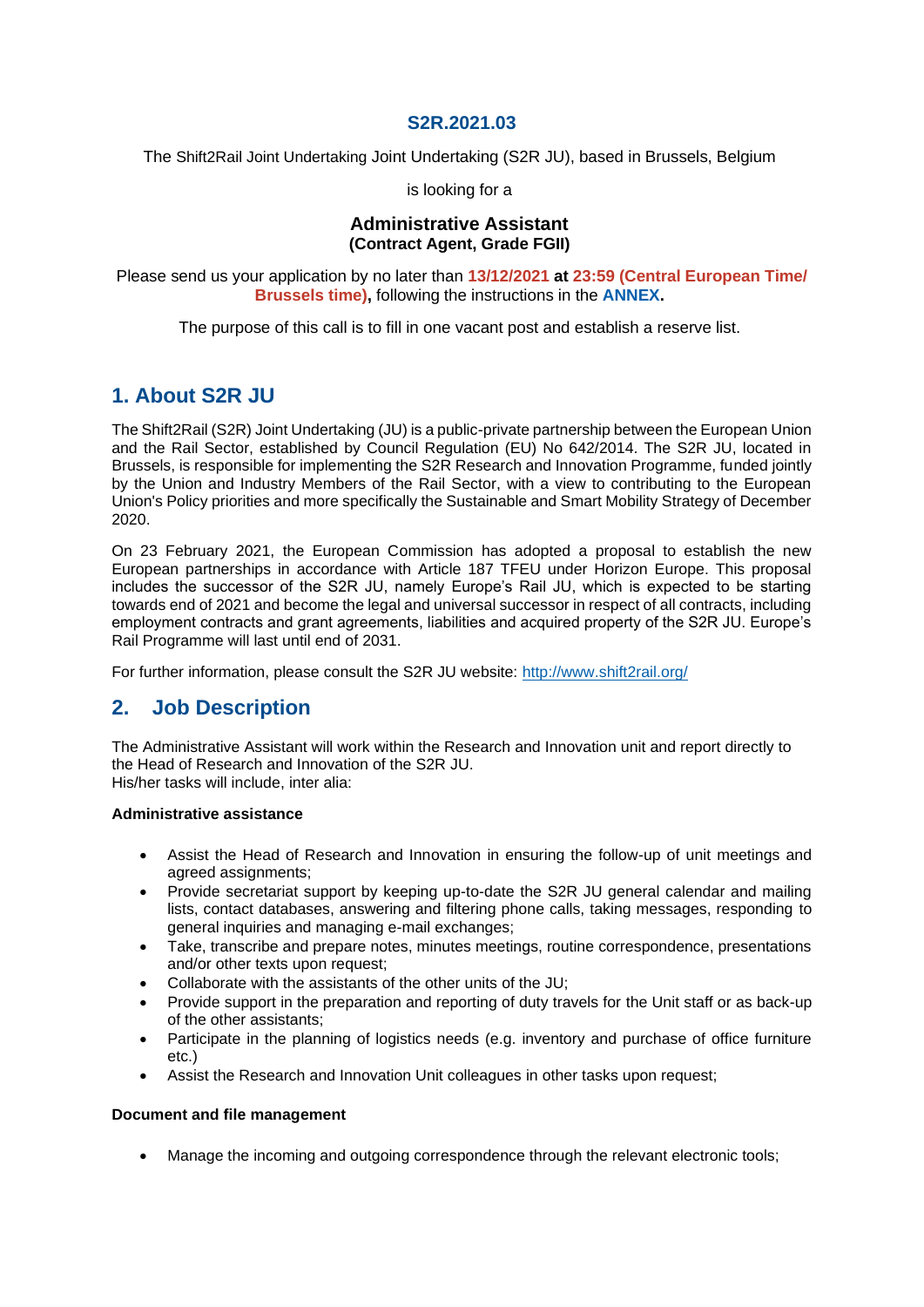- Maintain clearly labelled, well organized (clean) archives as well as electronic archives in the Document Management System;
- Contribute to administrative quality checks on files for signature;

#### **Meetings management**

- Receive guests and prepare meetings organized by the Unit's staff or the JU;
- Provide administrative and logistical support for the organization of internal and external events such as meetings, workshops, conferences, consensus weeks and public events;

The Administrative Assistant may be asked to execute other tasks corresponding to the profile and grade, as deemed necessary in the interest of the service, under the supervision of the Head of Research and Innovation.

With regard to the candidates who will be placed on the reserve list, they might be called to fill in vacant positions in other units of the Joint Undertaking and, in this case, reporting to the competent Head of Unit. Tasks will be similar in nature, although adapted to the specific needs of the Unit.

# **3. Eligibility criteria**

Candidates will be considered for the selection phase on the basis of the following criteria to be fulfilled by the closing date for applications:

#### **3.1. General conditions**

- be a national of a member state of the European Union;
- enjoy his/ her full rights as a citizen<sup>1</sup>;
- have fulfilled any obligations imposed by the applicable laws concerning military service;
- $\bullet$  be physically fit to perform the duties linked to the post<sup>2</sup>;
- meet the character requirements for the duties involved:
- have a thorough knowledge of one of the official EU languages and a satisfactory knowledge (at least B2 level) of another of these languages to the extent necessary for the performance of their duties.

#### **3.2. Education**

- Have a level of education<sup>3</sup> which corresponds to:
- 1. a post-secondary education attested by a diploma, **OR**
- 2. a secondary education attested by a diploma giving access to post-secondary education and appropriate professional experience of three years;

In case you do not fulfil all the eligibility criteria, your application will not be taken into consideration.

Eligibility criteria must be fulfilled by the deadline for applications, and maintained throughout the selection procedure and appointment.

## **4. Selection criteria**

Candidates selected based on the above eligibility criteria will then be evaluated according to the following selection criteria:

#### **4.1. Essential qualifications and experience**

• At least 3 years of professional experience in an administrative function relevant for the tasks mentioned above;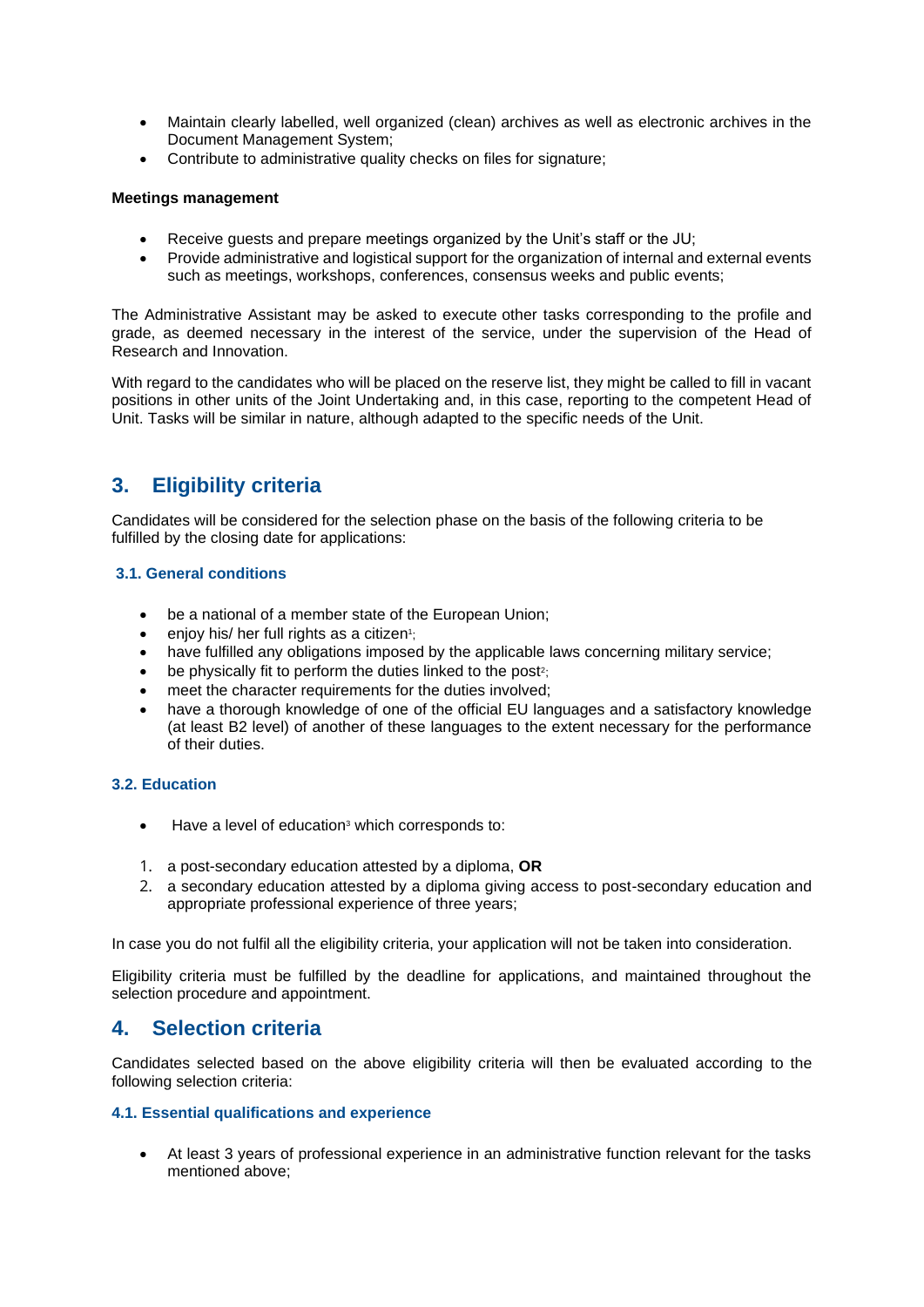- Proven experience in drafting documents such as letters, minutes etc.
- Proven experience in dealing with travel and accommodation booking and reimbursement requests;
- Proficiency with electronic office equipment (e.g. Word processing, spread sheets, Power Point presentations etc.);
- Excellent command of both written and spoken English, as this is the working language of the S2R JU;

#### **4.2. Advantageous qualifications and experience**

- Working experience in a field related to the duties in an international and multicultural environment, preferably within a European Institution or body;
- Experience in the use of Document Management Systems (e.g. SharePoint etc.)

#### **4.3. Behavioural competences**

- Motivation open and positive attitude;
- Excellent inter-personal and communication skills;
- Excellent organizational skills and ability to define priorities;
- Ability to work under pressure and respect deadlines:
- Sense of initiative and team spirit.

In order to be evaluated in the best possible way, candidates are invited to be as detailed and as clear as possible when describing their professional experience, specific skills and competences in their application form.

## **5. Appointment and reserve list**

The Executive Director of the Joint Undertaking will select the successful candidate and offer the post. A binding commitment can only be made after the verification of all conditions and will take the form of a contract signed by the Executive Director.

The reserve list may be used in order to fill vacant positions within the S2R JU.

Candidates should note that inclusion on the reserve list does not guarantee recruitment. Recruitment will be based on availability of posts and budget.

The reserve list for this post will be valid until **31 December 2022** and may be extended at the discretion of the Appointing Authority of the S2R JU.

## **6. Conditions of employment**

The place of employment will be **Brussels**, where the Joint Undertaking premises are located.

The successful candidate will be recruited as a **Contract Agent FGII,** pursuant to Article 3(a) of the Conditions of Employment of Other Servants of the European Communities, for a period of three (3) years. After an evaluation of the job holder's performance, and subject to budget availability, the term of office may be extended. The period of engagement will not in any case exceed the lifetime of S2R JU.

Candidates should note the requirement under the Conditions of Employment of Other Servants for all new staff to complete successfully a probationary period.

The pay of staff members consists of a basic salary supplemented with specific allowances, including expatriation or family allowances.The provisions guiding the calculation of these allowances can be consulted in the Conditions of Employment of Other Servants available at the following address:

#### <http://eur-lex.europa.eu/LexUriServ/LexUriServ.do?uri=CONSLEG:1962R0031:20140101:EN:PDF>

Salaries are exempted from national tax, instead a Community tax at source is paid.